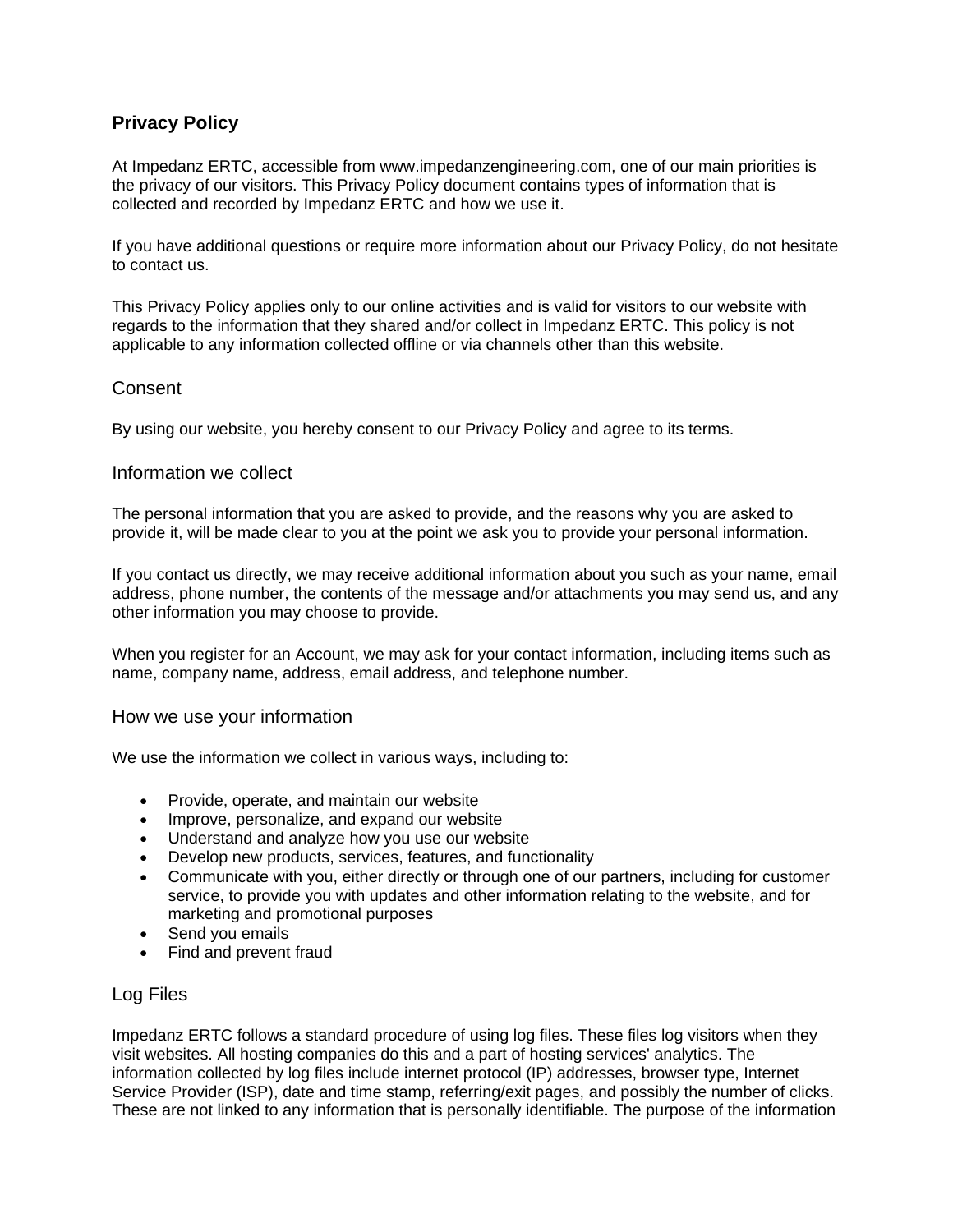is for analyzing trends, administering the site, tracking users' movement on the website, and gathering demographic information. Our Privacy Policy was created with the help of the [Privacy](https://www.privacypolicygenerator.info/)  [Policy Generator](https://www.privacypolicygenerator.info/) and the [Online Privacy Policy Generator.](https://www.privacypolicyonline.com/privacy-policy-generator/)

## Cookies and Web Beacons

Like any other website, Impedanz ERTC uses 'cookies'. These cookies are used to store information including visitors' preferences, and the pages on the website that the visitor accessed or visited. The information is used to optimize the users' experience by customizing our web page content based on visitors' browser type and/or other information.

For more general information on cookies, please read ["What Are Cookies".](https://www.cookieconsent.com/what-are-cookies/)

## Google DoubleClick DART Cookie

Google is one of a third-party vendor on our site. It also uses cookies, known as DART cookies, to serve ads to our site visitors based upon their visit to www.website.com and other sites on the internet. However, visitors may choose to decline the use of DART cookies by visiting the Google ad and content network Privacy Policy at the following URL – <https://policies.google.com/technologies/ads>

## Our Advertising Partners

Some of advertisers on our site may use cookies and web beacons. Our advertising partners are listed below. Each of our advertising partners has their own Privacy Policy for their policies on user data. For easier access, we hyperlinked to their Privacy Policies below.

Google

<https://policies.google.com/technologies/ads>

#### Advertising Partners Privacy Policies

You may consult this list to find the Privacy Policy for each of the advertising partners of Impedanz ERTC.

Third-party ad servers or ad networks uses technologies like cookies, JavaScript, or Web Beacons that are used in their respective advertisements and links that appear on Impedanz ERTC, which are sent directly to users' browser. They automatically receive your IP address when this occurs. These technologies are used to measure the effectiveness of their advertising campaigns and/or to personalize the advertising content that you see on websites that you visit.

Note that Impedanz ERTC has no access to or control over these cookies that are used by thirdparty advertisers.

#### Third Party Privacy Policies

Impedanz ERTC's Privacy Policy does not apply to other advertisers or websites. Thus, we are advising you to consult the respective Privacy Policies of these third-party ad servers for more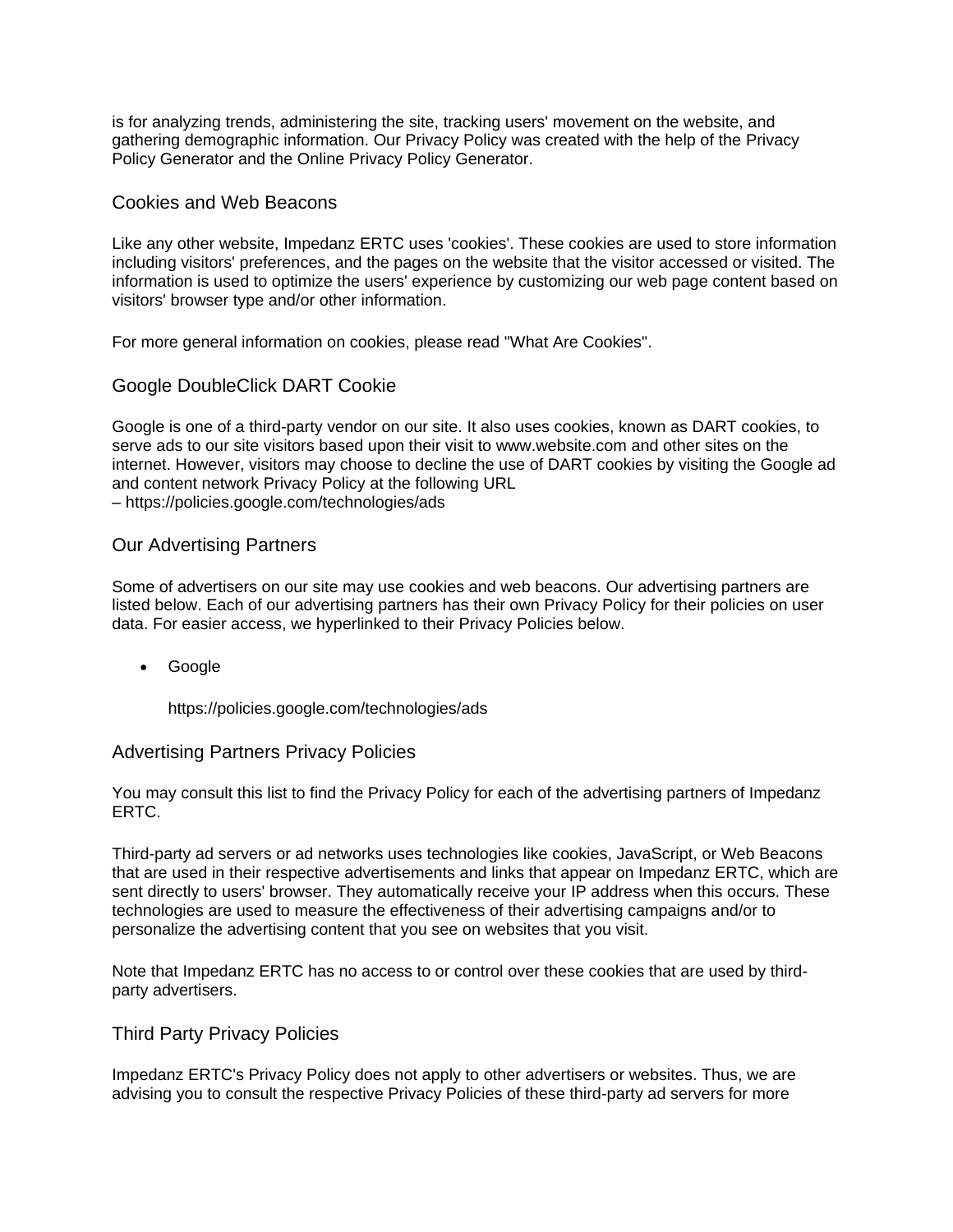detailed information. It may include their practices and instructions about how to opt-out of certain options.

You can choose to disable cookies through your individual browser options. To know more detailed information about cookie management with specific web browsers, it can be found at the browsers' respective websites.

## Privacy Rights (Do Not Sell My Personal Information)

Consumers have the right to:

Request that a business that collects a consumer's personal data disclose the categories and specific pieces of personal data that a business has collected about consumers.

Request that a business delete any personal data about the consumer that a business has collected.

Request that a business that sells a consumer's personal data, not sell the consumer's personal data.

If you make a request, we have one month to respond to you. If you would like to exercise any of these rights, please contact us.

## GDPR Data Protection Rights

We would like to make sure you are fully aware of all of your data protection rights. Every user is entitled to the following:

The right to access – You have the right to request copies of your personal data. We may charge you a small fee for this service.

The right to rectification – You have the right to request that we correct any information you believe is inaccurate. You also have the right to request that we complete the information you believe is incomplete.

The right to erasure – You have the right to request that we erase your personal data, under certain conditions.

The right to restrict processing – You have the right to request that we restrict the processing of your personal data, under certain conditions.

The right to object to processing – You have the right to object to our processing of your personal data, under certain conditions.

The right to data portability – You have the right to request that we transfer the data that we have collected to another organization, or directly to you, under certain conditions.

If you make a request, we have one month to respond to you. If you would like to exercise any of these rights, please contact us.